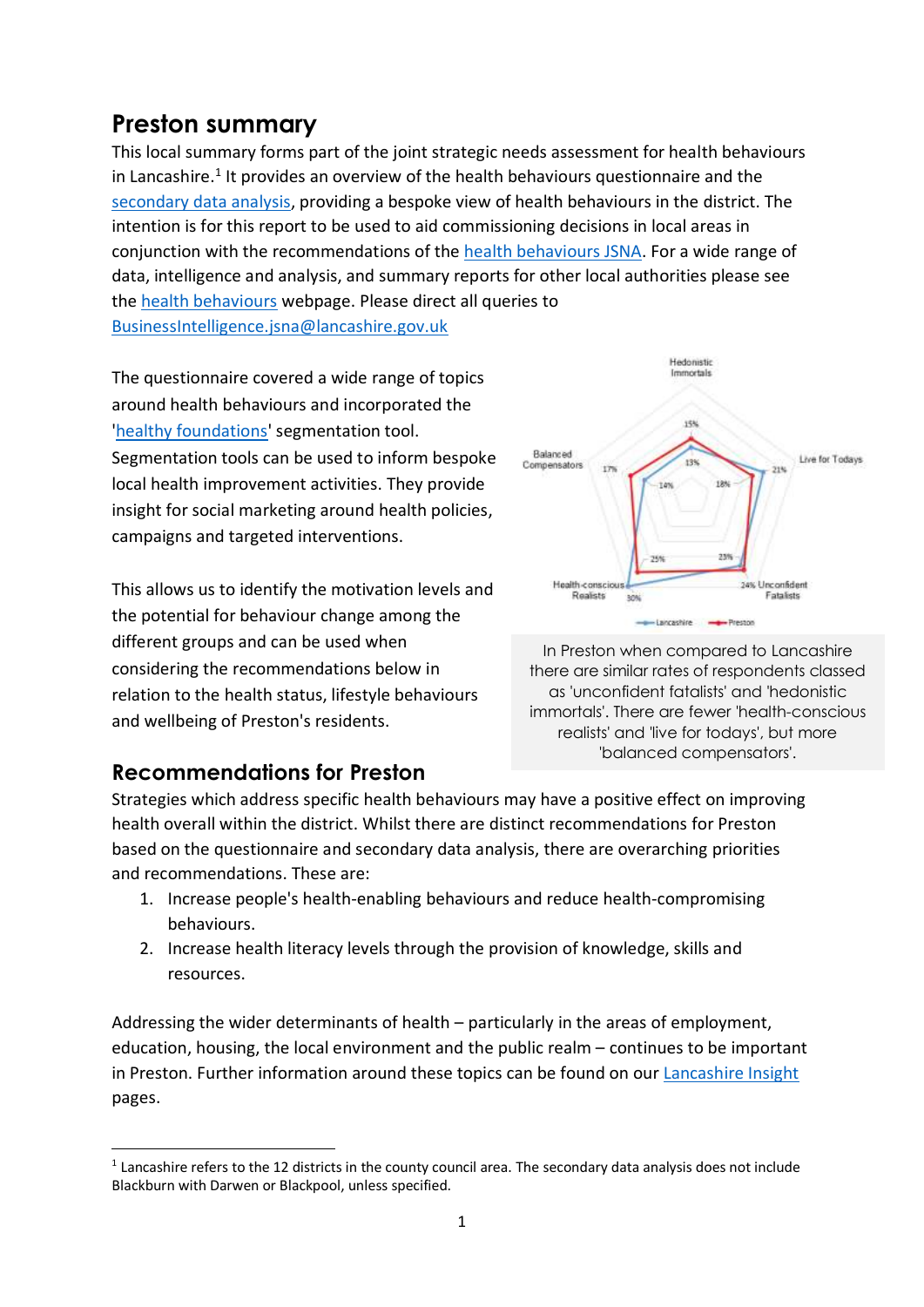## **Key findings**

## **Alcohol**

Excessive alcohol consumption is a major contributor to poor health and long-term conditions, as well as having an impact on community safety and crime. It can also negate the effects of other health-enabling behaviours, so is an important area to address. The identified priorities around alcohol for Preston include:

- *Address the high levels of mortality from alcohol consumption by promoting sensible drinking to the identified populations most at risk, taking into account the delivery of the message to the different target audiences.*
- *Provide information, advice, support and signposting to services for young people and adults around alcohol and other substance use.*
- *Work with partners to continue with enforcement, advocacy and legislative work around alcohol sales and minimum unit pricing.*

## **Drug and substance use**

-

Drug and substance use can have profound negative effects on individuals, families and communities and also contribute to poor physical and mental health, with many individuals who use substances having a dual diagnosis.<sup>2</sup> The long-term investment in rehabilitation and treatment services can bring positive economic, social and health outcomes.

- *Build recovery groups in the community, incorporatin[g social value](http://www.adfam.org.uk/cms/docs/Social_Value_Act_briefing.pdf) and [social justice](http://www.centreforsocialjustice.org.uk/) and wider health improvements.*
- *Promote harm reduction and recovery services for substance users, including dual diagnosis and referrals to other services that can support healthier lifestyles.*
- *Explore culturally appropriate interventions for families, parents and individuals who find it difficult to seek help/advice due to the taboos associated with substance use.*
- *Continue to monitor emerging drug trends through data sharing with other partners.<sup>3</sup>*

Preston has significantly higher rates of [alcohol-related hospital admissions and](http://fingertips.phe.org.uk/profile/local-alcohol-profiles)  [mortality,](http://fingertips.phe.org.uk/profile/local-alcohol-profiles) compared to England

There are significantly higher rates of alcohol-related hospital admissions for under-18s

42% of young people (14-17 years) state they obtain alcohol from their parents/guardians

62% of respondents drink alcohol, with 20% being classed as regular binge drinkers and 16% as increasing- or higher-risk drinkers

#### **Key findings**



Preston has one of the highest modelled estimate of opiate and/or crack use in Lancashire, significantly higher than England

From the questionnaire, 93% of respondents state they have not used drugs in the last 12 months, with the majority (70%) using cannabis and 34% using crack/cocaine

High numbers of respondents are using psychoactive (club drugs<sup>3</sup>) and new [psychoactive substances](http://www.nta.nhs.uk/uploads/nps-a-toolkit-for-substance-misuse-commissioners.pdf) (NPS), which are an emerging concern nationally

<sup>2</sup> Individuals who have co-existing mental health and alcohol and/or drug difficulties

<sup>&</sup>lt;sup>3</sup> Club drugs refer to substances which are used recreationally and in the club scene. These include, but are not limited to: cocaine, amphetamines, ecstasy, ketamine, and other hallucinogens. They tend not to include heroin.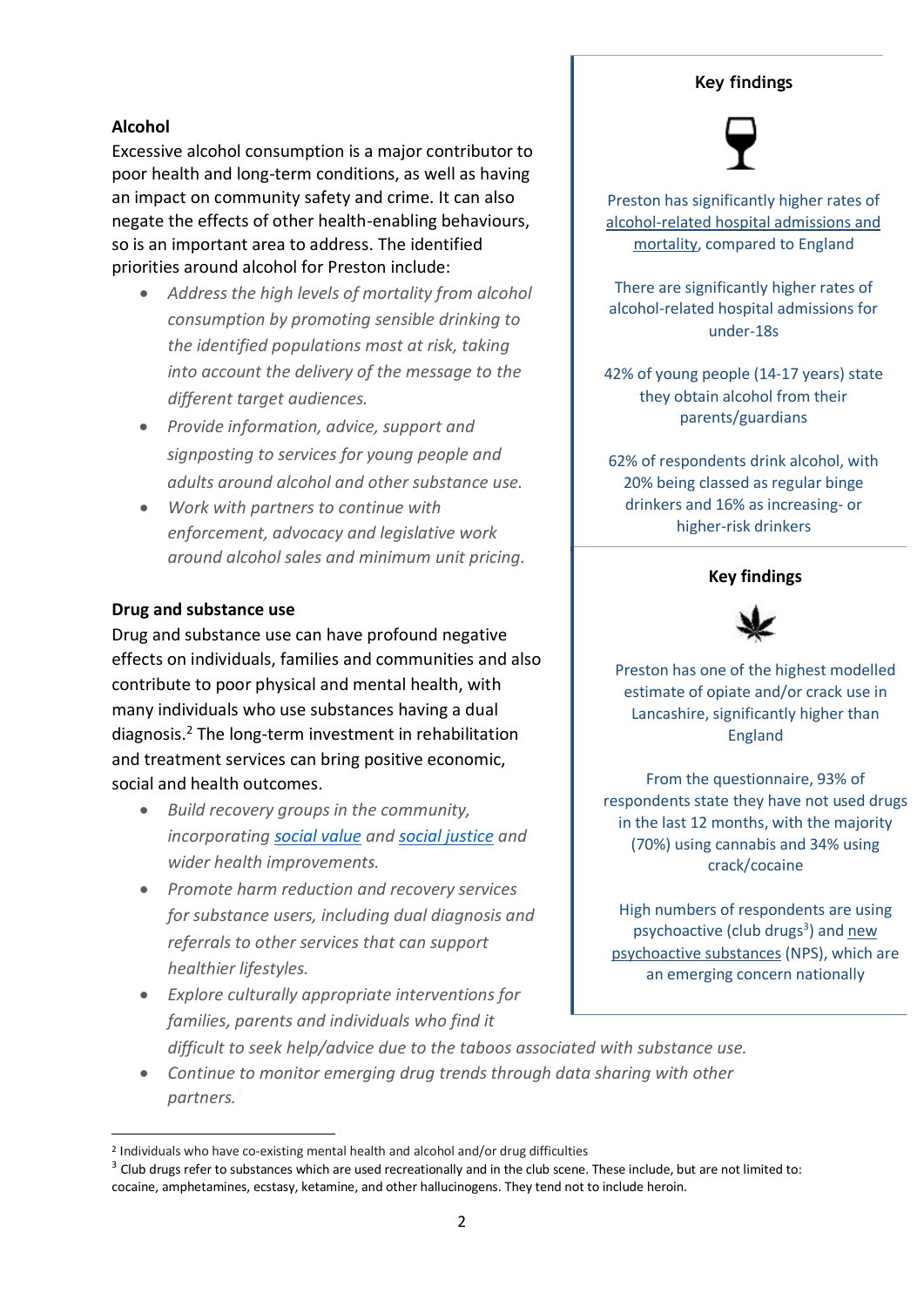#### **Healthy eating**

Poor nutrition is a risk factor for many health conditions including some cancers and diabetes. It can also contribute to excess weight in adults and children, which can lead to health challenges in later life. Priorities for Preston around healthy eating include:

- *Increase the number of people eating five portions of fruit and vegetables per day.*
- *Support community-based interventions which can provide opportunities to develop knowledge and skills around nutrition and healthy eating.*
- *Focus healthy eating messages and support at those groups where healthy eating has been identified as difficult, whilst taking into account individual barriers and motivators to behaviour change.*

#### **Mental health**

There are established links between negative health behaviours – such as substance use – and poor mental health. Good mental health can be an important buffer against stress, ill health, and a person's ability to cope with life. It can be improved through partaking in healthenabling behaviours, having an appropriate support network, a sense of belonging, and being in control of one's life. Priorities around mental health include:

- *Promote opportunities to encourage communities to look after their own mental health and wellbeing needs, particularly in communities who are traditionally perceived to have wide family networks and support.*
- *Develop integrated lifestyle programmes that take a whole-person and community approach to improve both physical and mental health.*
- *Increase people's resilience and wellbeing by giving them opportunities for making alternative healthier life choices, improving their decisionmaking skills and control over their own lives.*



The data analysis shows 33.2% of adults are overweight, significantly better than England (40.8%) and 23.0% are obese (England 23.0%)

15% of questionnaire respondents consumed fast food/takeaway meals one to four times per week, 1% consume them five or more times per week

13% of respondents eat five portions of fruit and vegetables per day

Almost half (46%) of respondents cook meals from scratch five times or more a week, whilst 14% cook less than once a week or never

#### **Key findings**



Just over a quarter of respondents state they have been diagnosed with anxiety, depression or other mental health condition (at any time)

28% rate their anxiety as high, the second highest rate in Lancashire

63% of respondents rate their happiness as high or very high

11% of respondents feel they often lack companionship and 10% state they often feel left out

 *Promote opportunities to connect people/communities and increase* [social capital](http://www3.lancashire.gov.uk/corporate/web/?siteid=6122&pageid=35497&e=e) *especially where there are different ethnic groups within neighbourhoods.*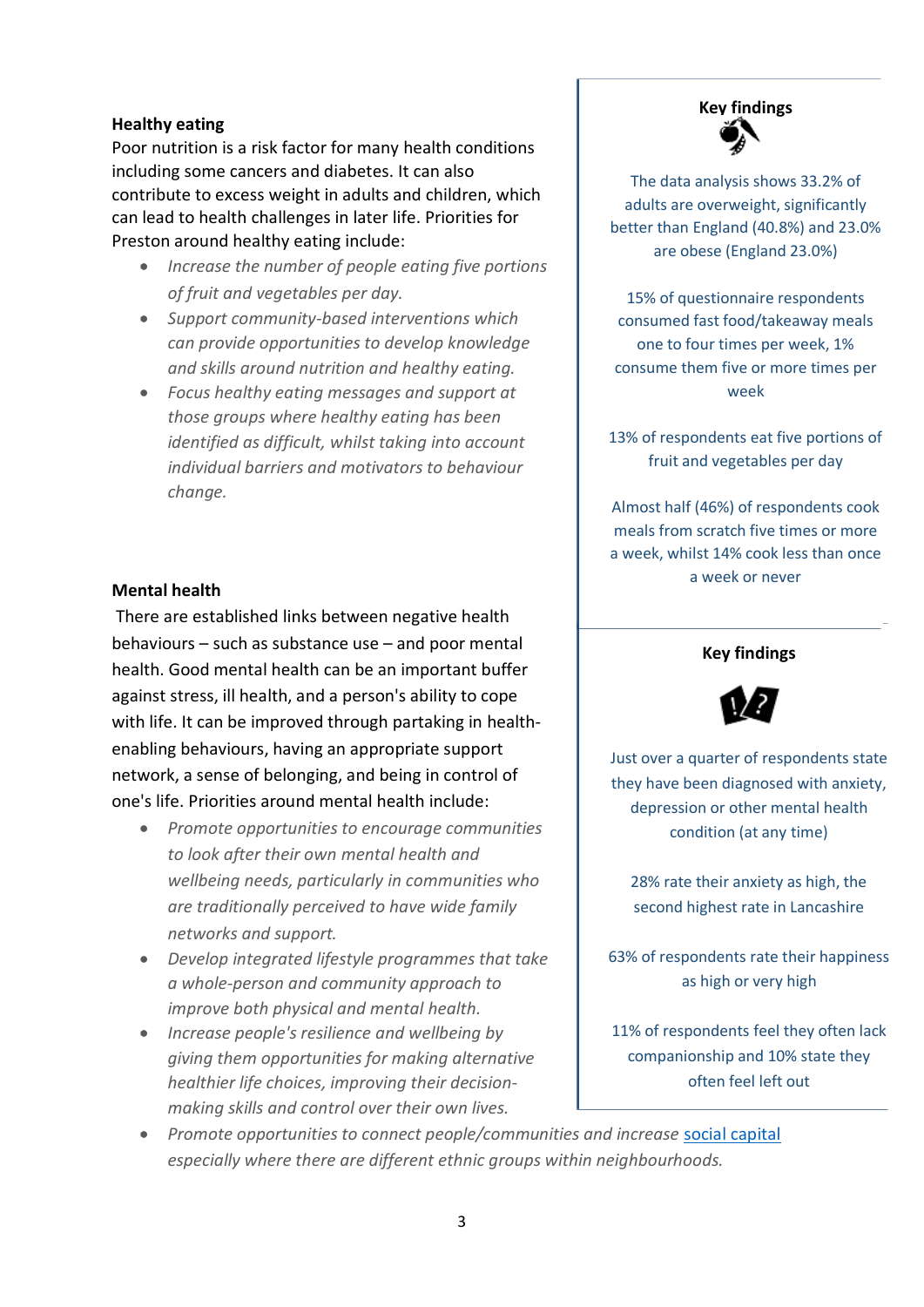#### **Physical inactivity**

Physical inactivity is a major risk factor for heart disease, type 2 diabetes, some cancers, and other long-term conditions. It is more of a risk factor for heart disease than cigarette smoking, high blood pressure, or a high cholesterol level. Physical activity can also reduce the risk of falls in older people, improve healthy life expectancy and help to achieve and maintain a healthy weight. Priorities include:

- *Ensure all people can take part in low-cost active recreation through the provision and promotion of cycle paths, walking facilities, access to a high-quality public realm and open green spaces.*
- *Work with partners to address the barriers to physical activity (including age, sex, socioeconomic status, disability, and race/ethnicity).*
- *Connect people to community resources, information and social activities.*
- *Identify settings where people live and work to bring about healthy behaviour change, such as community/workplace activities, health in the home, or health walks for example.*

#### **Sexual health**

Sexually transmitted infections (STI) can cause a wide range of illness and poor health, whilst teenage pregnancy may limit education and career/employment opportunities. This can result in poorer life outcomes for teenage mothers and their children. The priorities around sexual health are to:

- *Increase people's sexual health and wellbeing by giving them the skills to make appropriate choices around contraception, testing and screening.*
- *Increase testing and screening for young people of all ethnic groups by providing specific sexual health services tailored to their individual need, without making generalisations regarding 'typical' behaviour due to religion, culture, sexuality or disability.*
- *Promote contraception services and ensure a strong focus on targeted interventions with young people at greatest risk of pregnancy.*
- *Promote HIV testing for at risk populations.*

#### **Key findings**



The data analysis shows that 48% of adults in Preston took part in no physical activity in a 28-day period

There has been an overall decrease in the number of males and females participating in sports

There is an increase in the number of people in Preston who would like to do more physical activity

Just over a third of respondents (34%) say they do more than four hours of moderate activity and 21% state they do more than two hours of vigorous activity in a week

#### **Key findings**



There are significantly higher crude rates of STI in Preston, compared to England, although higher screening and test uptake rates may result in increased rates

The HIV testing uptake for males and females is significantly lower than England

Under-18 conceptions are still significantly higher than England and abortion rates have increased slightly (4%) between 2005/07 and 2010/12

57% of respondents are sexually active, 2% are considered to have risk-taking sexual behaviour